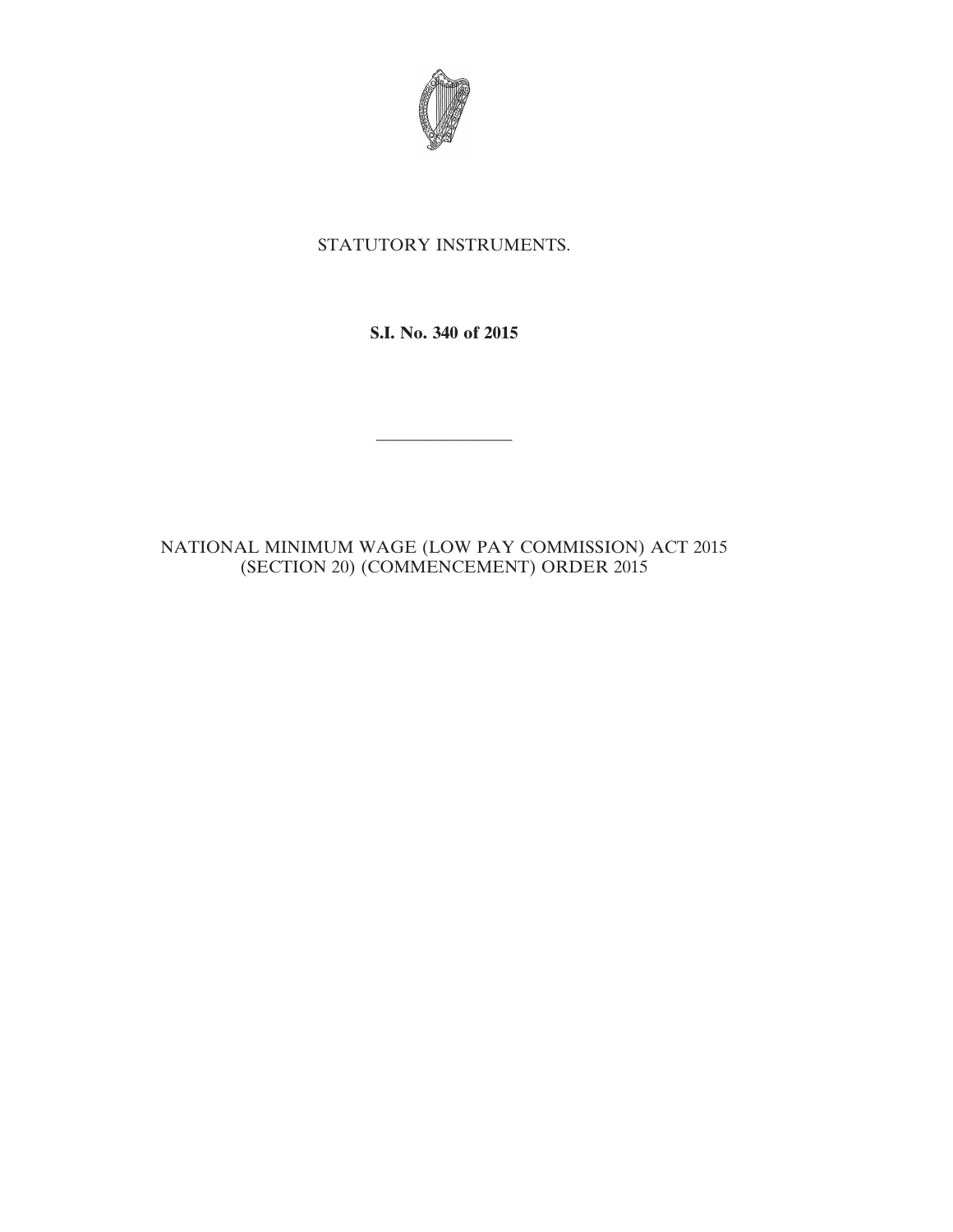## NATIONAL MINIMUM WAGE (LOW PAY COMMISSION) ACT 2015 (SECTION 20) (COMMENCEMENT) ORDER 2015

I, RICHARD BRUTON, Minister for Jobs, Enterprise and Innovation, in exercise of the powers conferred on me by section 20(2) of the National Minimum Wage (Low Pay Commission) Act 2015 (No. 22 of 2015), hereby make the following order:

1. This Order may be cited as the National Minimum Wage (Low Pay Commission) Act 2015 (Section 20) (Commencement) Order 2015.

2. The 1st day of August 2015 is appointed as the day upon which paragraph (*b*) of subsection (1) of section 20 of the National Minimum Wage (Low Pay Commission) Act 2015 (No. 22 of 2015), shall come into operation.



GIVEN under my Official Seal, 31 July 2015.

> RICHARD BRUTON, Minister for Jobs, Enterprise and Innovation.

*Notice of the making of this Statutory Instrument was published in "Iris Oifigiúil" of* 4*th August*, 2015.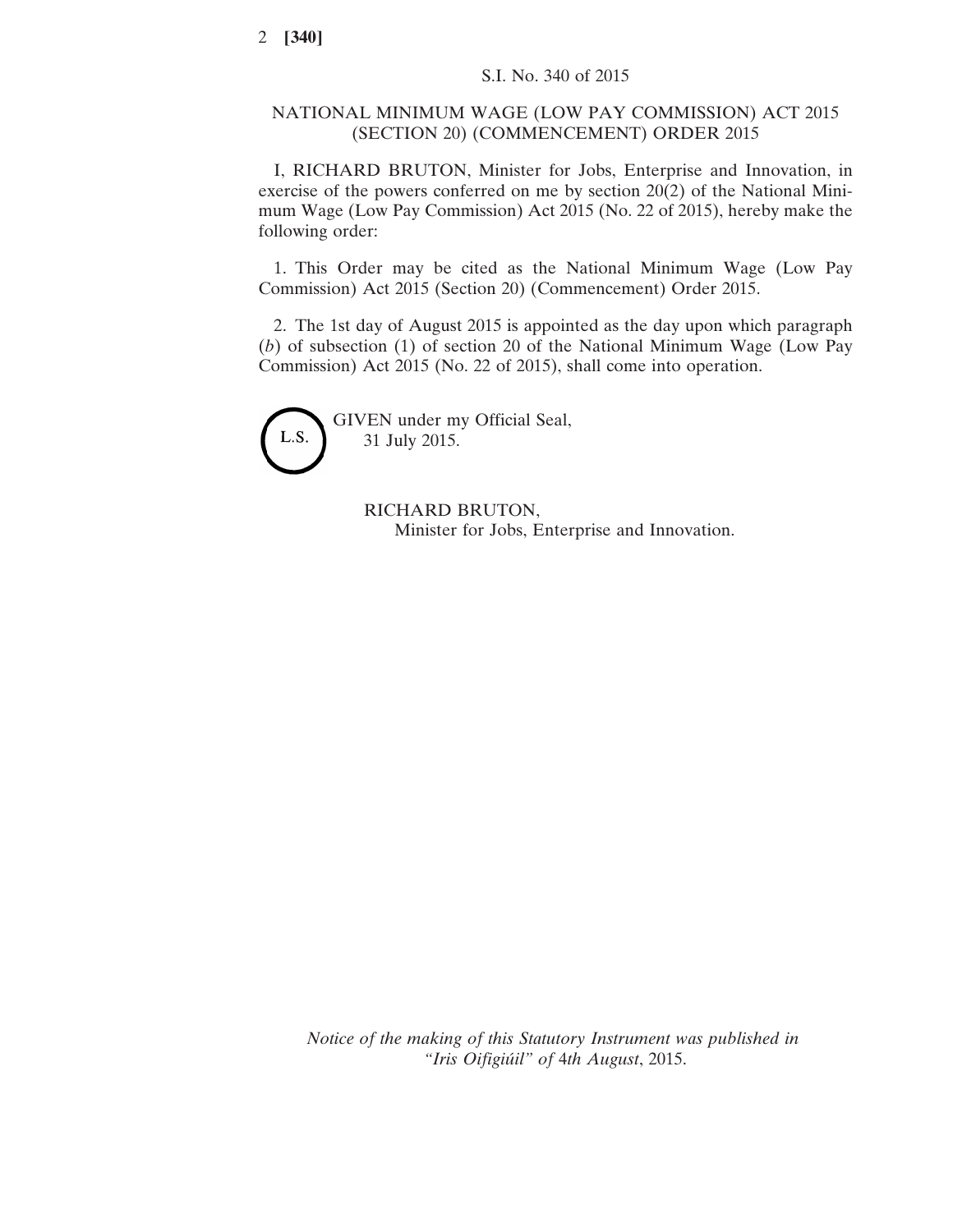**[340]** 3

## EXPLANATORY NOTE

*(This note is not part of the Instrument and does not purport to be a legal interpretation)*

The purpose of this Order is to provide for the commencement of the provision in paragraph (*b*) of subsection (1) of section 20 of the National Minimum Wage (Low Pay Commission) Act 2015. This provision, when commenced, will effect an amendment to section 2 of the Workplace Relations Act 2015 to provide for the insertion of definitions of the terms "Act of 1984" (i.e. the Protection of Employees (Employers' Insolvency) Act 1984), "equality officer", "equality mediation officer" and "rights commissioner" into that Act.